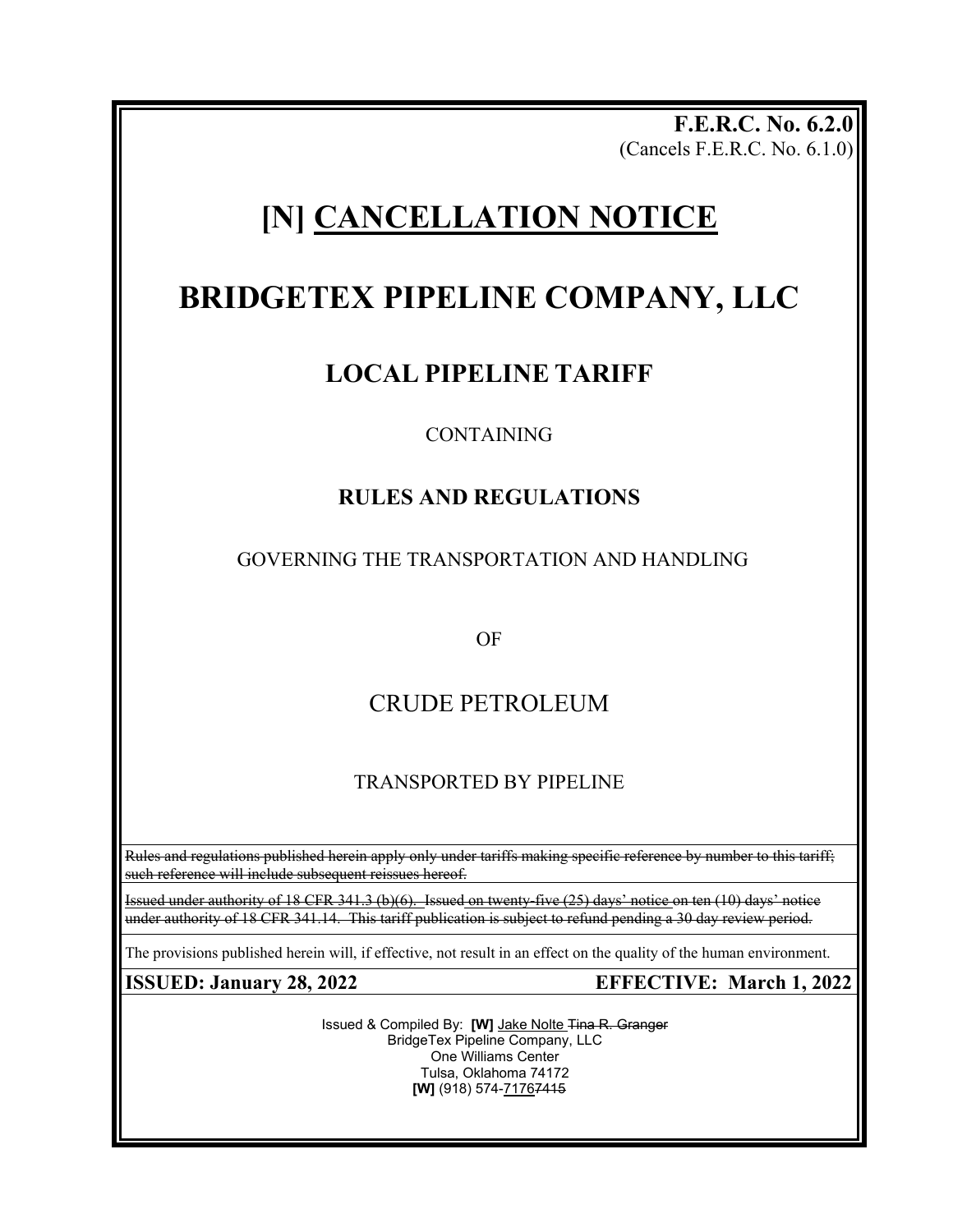### **[C] Rules and Regulations Governing Crude Petroleum Transportation By Pipeline**

#### **15. DEFINITIONS**

"A.P.I." means American Petroleum Institute.

"Barrel" means forty-two (42) United States gallons.

"BridgeTex II Facilities" has the meaning set forth in Carrier's Local Tariff.

"Carrier" means BridgeTex Pipeline Company, LLC.

"Consignee" means the party to whom a Shipper has designated to receive the delivery of Crude Petroleum at the Destination.

"Crude Petroleum" means the grade or grades of the direct liquid products of oil or gas wells, including crude oil and condensate, meeting the required specifications established pursuant to this tariff which Carrier has undertaken to transport. Crude Petroleum excludes, and Carrier shall not be required to transport, any "indirect liquid products of oil or gas wells," sometimes referred to as "indirect products," meaning the liquid products resulting from the operation of gasoline recovery plants, gas recycling plants, condensate or distillate recovery equipment in gas or oil fields, or a mixture of such products.

"Destination" has the meaning set forth in Carrier's Local Tariff.

"Local Tariff" means Carrier's Local Tariff F.E.R.C. No. 7.4.0, including any supplements thereto and reissues thereof.

"Magellan" means Magellan Crude Oil Pipeline Company, L.P., any of its affiliates or their respective successors or assigns.

"Origin" has the meaning set forth in Carrier's Local Tariff.

"Plains" means Plains Pipeline, L.P., any of its affiliates or their respective successors or assigns.

"Shipper" means any party who agrees with Carrier for transportation of Crude Petroleum.

"U.S." means United States.

"WTI" means Crude Petroleum meeting the required specifications set forth in the column labeled "WTI" in Item 25 below.

"WTL" means Crude Petroleum meeting the required specifications set forth in the column labeled "WTL" in Item 25 below.

### **20. COMMODITY**

Carrier is engaged in the transportation of Crude Petroleum only and therefore will not accept any other commodity for transportation under Carrier's applicable tariffs.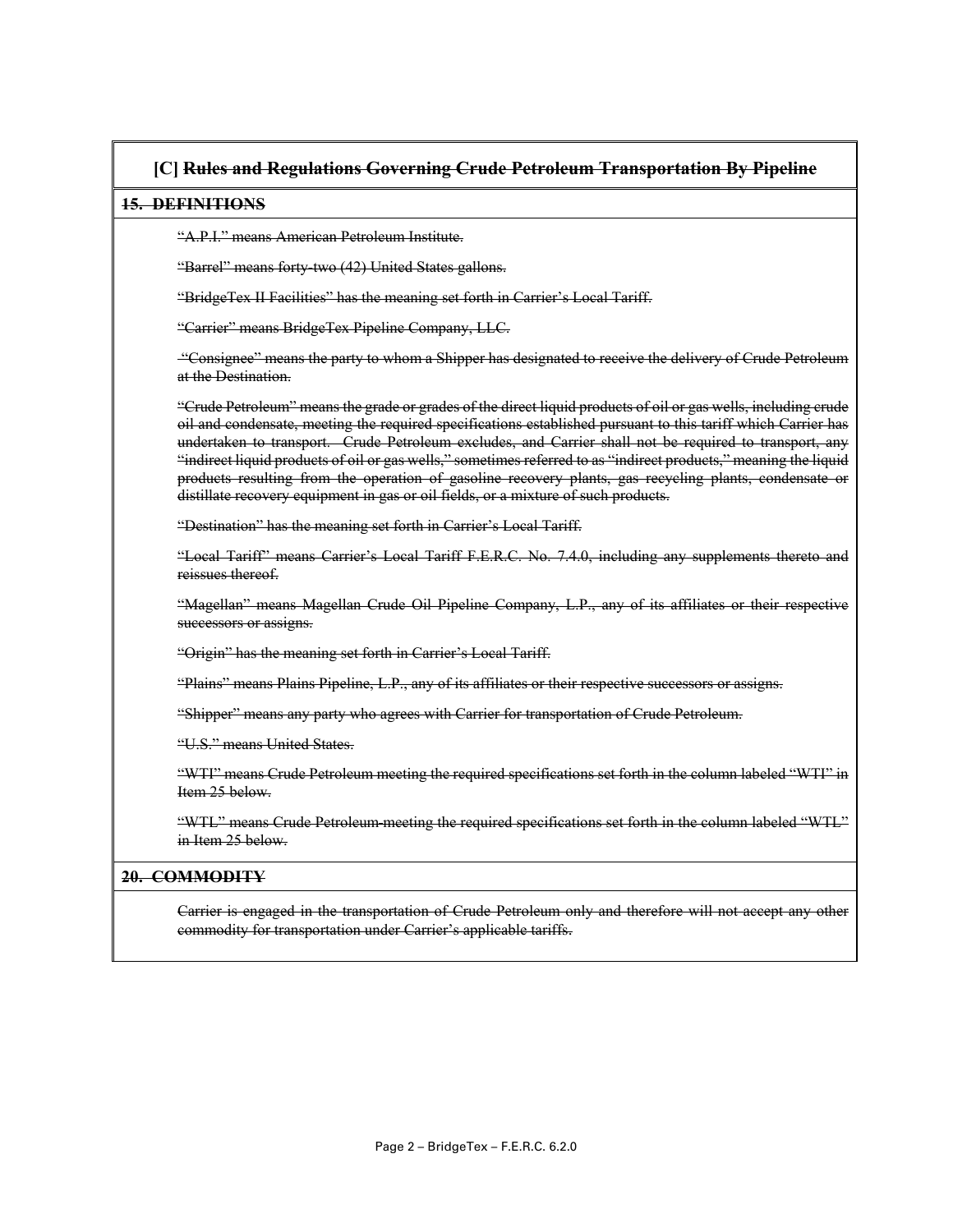#### **25. QUALITY SPECIFICATIONS**

Carrier will not accept any Crude Petroleum unless it meets the specifications listed in the chart below and unless other properties of such Crude Petroleum are such that it will be readily susceptible to transportation through the BridgeTex II Facilities. These specifications shall apply to each Barrel of Shipper's nomination and not be limited to the composite sample of the nomination.

|                               | WŦ         |            |
|-------------------------------|------------|------------|
| API Gravity, <sup>o</sup> API | $-36 - 44$ | 49.9       |
| Sulfur Content, Weight %      |            |            |
| Max Reid Vapor Pressure, psi  | 9.5        | <u>9.5</u> |
| Max True Vapor Pressure, psi  | $+ + 0$    | $++0$      |
|                               |            |            |

#### **30. STORAGE**

Storage necessarily incident to transportation and only such storage will be provided by Carrier, except that Carrier will not provide any storage at the Midland, Texas, Origin. Upon delivery of Crude Petroleum into Carrier's working tankage, title to such Crude Petroleum in Carrier's working tankage shall remain with Shipper and not with Carrier.

#### **40. MINIMUM SHIPMENTS**

Quantities of Crude Petroleum will be accepted for transportation as a single shipment to the delivery point(s) within the Destination on the BridgeTex II Facilities only in amounts of 50,000 Barrels or greater. Quantities of less than 50,000 Barrels may be accepted by Carrier for transportation if operating conditions permit and if such Crude Petroleum is of like quality and characteristics of that currently being transported, all at Carrier's sole discretion.

#### **50. QUALITY AND QUANTITY OF RECEIPT AND DELIVERIES**

Carrier will accept for transportation Crude Petroleum that can be commingled or intermixed with a grade of Crude Petroleum which Carrier regularly transports between the Origin and delivery points within the Destination of the shipment without materially reducing the value or altering the quality of any grade of Crude Petroleum which Carrier regularly transports over the route of the shipment.

Carrier will accept Crude Petroleum for transportation only on condition that Carrier shall not be liable to Shipper or Consignee for changes in gravity or quality which may occur from commingling or inter-mixing such Crude Petroleum with other Crude Petroleum in transit; and provided further that Carrier will not be obligated to deliver to Consignee the identical Crude Petroleum received from Shipper. However, Carrier will deliver to Consignee a grade of Crude Petroleum as nearly like the grade of Crude Petroleum received from Shipper as Carrier is regularly transporting as a common stream to the delivery points within the Destination.

Carrier will not be required to and will not intentionally accept any Crude Petroleum that does not meet the specifications set forth in Item 25.

Carrier will not make a delivery of less than 50,000 Barrels of Crude Petroleum at any delivery point within the Destination except when necessitated by dispatching contingencies. Deliveries of less than 50,000 Barrels may be delivered at Carrier's sole discretion if operating conditions permit.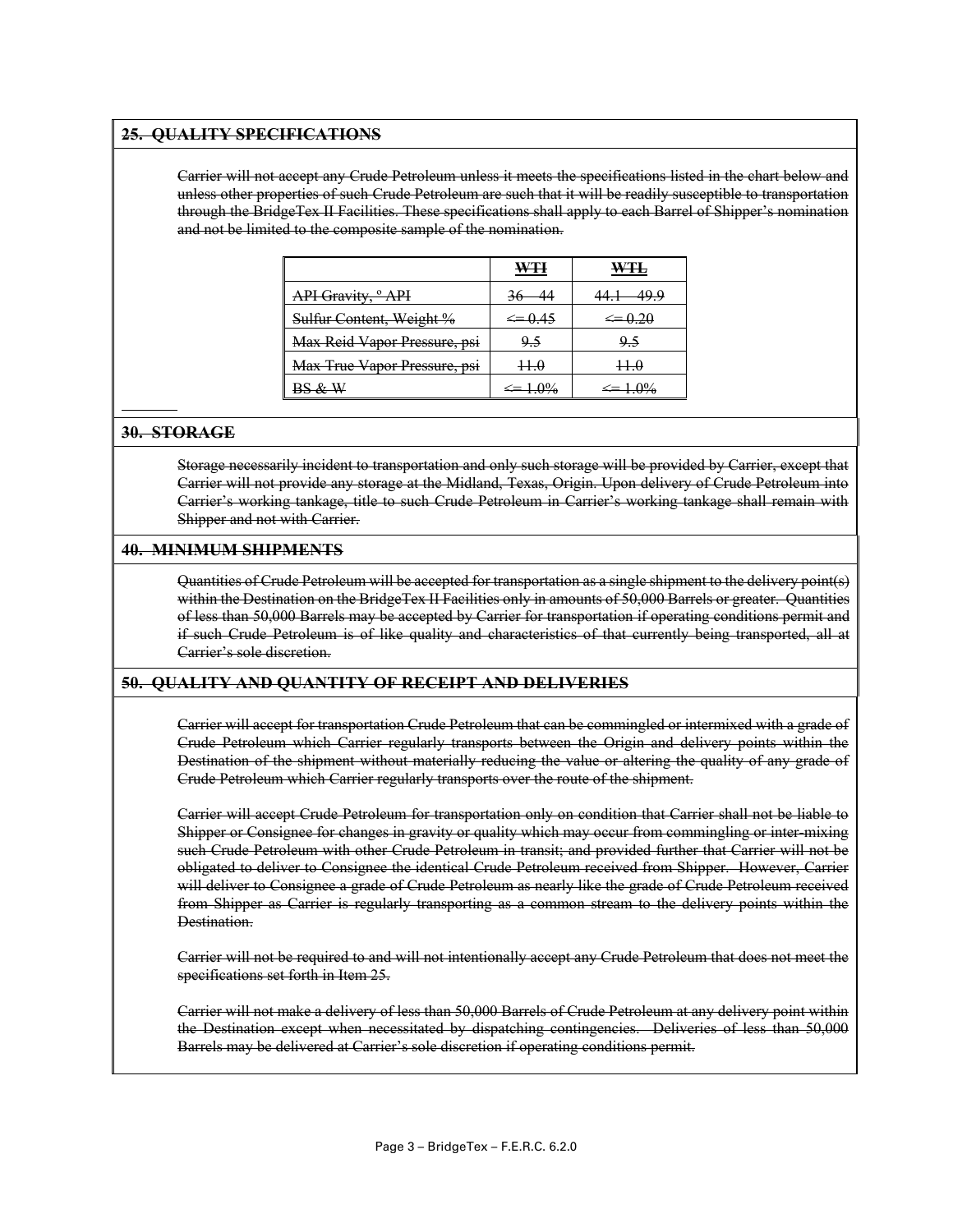#### **60. MEASUREMENT AND TENDER DEDUCTIONS**

The volume of Crude Petroleum received and delivered by Carrier will be measured in Barrel units by meter or by gauge. Measured volumes at recorded or observed temperatures will be converted to volumes at sixty degrees Fahrenheit (60ºF). Quantities shall be determined in accordance with applicable A.P.I. Manual of Petroleum Measurement Standards.

The volume of impurities in Crude Petroleum received and delivered by Carrier will be measured by an electrical or mechanical device or by physical test and such volume will be deducted from the volume of such receipts and deliveries.

Carrier shall determine all measurements, but Shipper and Consignee or their representatives may be present to witness them.

A deduction of two-tenths (2/10) of one percent by volume will be assessed on each shipment of Crude Petroleum received by Carrier.

#### **70. NOMINATIONS REQUIRED**

Crude Petroleum for shipment through the BridgeTex II Facilities will be received only on proper notice showing the point at which the Crude Petroleum is to be received, point or points of delivery, Consignee (if any), the product grade and the amount of Crude Petroleum to be transported. The Shipper notice must be submitted via Carrier's COBALT (or successor) system prior to 5:00 p.m. Central Time, on the 15<sup>th</sup> day of the month preceding the month for which the nominations apply; provided, however, "BridgeTex II New Shipper" (as such term is defined in Carrier's Pipeline Proration Procedures incorporated by reference in Item 150) nominations must be submitted to Carrier prior to 5:00 p.m. Central Time the 13th day of the month preceding the month for which the nominations apply. If the thirteenth  $(13<sup>th</sup>)$  or fifteenth  $(15<sup>th</sup>)$  day of the month falls on a weekend or holiday, then nominations are due on the last day that is not a weekend or holiday before the thirteenth  $(13<sup>th</sup>)$  or fifteenth  $(15<sup>th</sup>)$  day.

The capacity of the BridgeTex II Facilities between Plains' Midland, Texas Terminal and Colorado City, Texas is provided through a capacity lease ("Leased Capacity"). If all or a portion of the Leased Capacity is not nominated and tendered by Carrier's Shippers during any month in accordance with this tariff, the lessor of the Leased Capacity may use such Leased Capacity on a temporary "as available" and interruptible basis to provide service to non-Carrier shippers pursuant to the terms of lessor's tariff. If this leased capacity is available for non-Carrier Shippers, lessor may accept nominations for such unused capacity pursuant to the terms of the lessor's tariff on or before the earlier of the 30th day of the month and the last day of the month preceding the operating month to fill the unused leased capacity.

#### **80. TITLE UNENCUMBERED**

The act of delivering Crude Petroleum to the Carrier for transportation shall constitute a warranty that Shipper has unencumbered title thereto, or the unencumbered right to ship such Crude Petroleum. When any Crude Petroleum tendered for transportation is involved in litigation, the ownership of which may be in dispute or which may be encumbered by lien or charge of any kind, the Carrier may require Shipper to post an indemnity bond (or other assurances of quality at Carrier's sole discretion) to protect Carrier against all loss.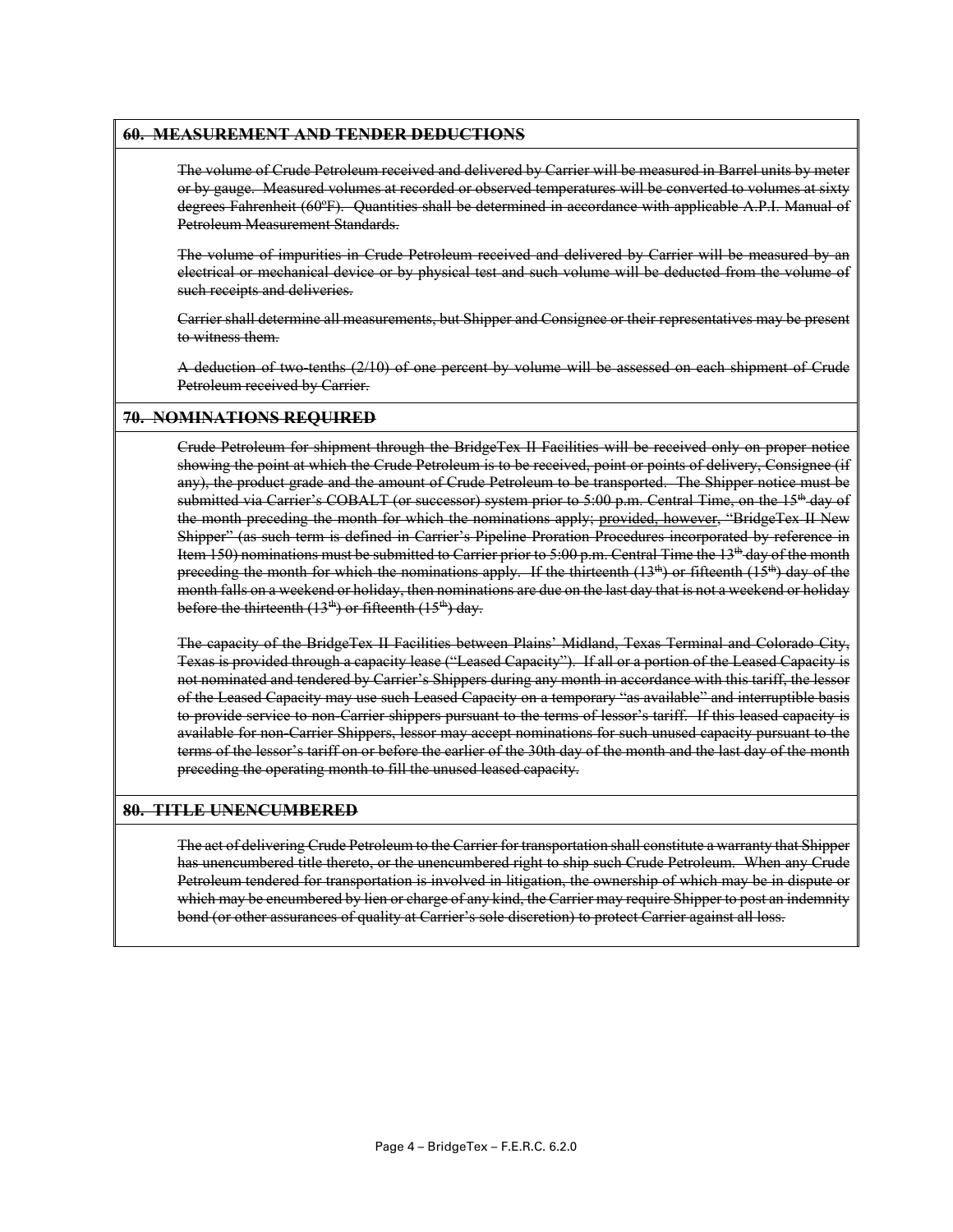#### **90. LIABILITY OF CARRIER**

Carrier shall not be liable for any loss or damage or delay caused by act of God, public enemy, quarantine, authority of law, strike, riots, fire or the act or fault of Shipper or Consignee, or for any other cause (a) not due to the negligence of Carrier, whether similar or dissimilar to the causes herein enumerated or (b) not arising out of the failure of Carrier to comply in all material respects with all applicable federal, state, or local governmental laws, rules, and regulations; and, in case of loss from any such causes set forth in (a) or (b) above, after Crude Petroleum has been received for transportation and before the same has been delivered to the Shipper or Consignee, the Shipper shall bear a loss in such proportion as the amount its shipment is to all of the Crude Petroleum in the custody of the Carrier at the time of such loss, and the Shipper shall be entitled to have delivered only such portion of its shipment as may remain after a deduction of its due proportion of such loss but in such event the Shipper shall be required to pay charges only on the quantity of Crude Petroleum delivered.

#### **95. DUTY OF CARRIER**

Carrier shall transport Crude Petroleum with reasonable dispatch, considering the quality of the Crude Petroleum, the distance of transportation and other material elements.

#### **100. PAYMENT OF TRANSPORTATION AND OTHER CHARGES**

Shipper shall pay the transportation and all other charges accruing on the volumes of Crude Petroleum delivered, adjusted to sixty degrees Fahrenheit (60°F). Carrier shall have a carrier's lien on all Crude Petroleum accepted for transportation to secure the payment of all charges, and may withhold said Crude Petroleum from delivery until all of the said charges shall have been paid.

Carrier will invoice Shipper each month for transportation and other charges incurred during the previous month. If such a bill is not paid within ten (10) days after date of invoice or, if later, any other due date, Carrier shall have the right to assess a late charge at an interest rate of 1.5% per month, unless such rate is greater than the maximum rate allowed by law, in which case the maximum rate allowed by law will be used. Such late charge shall accrue from ten (10) days after date of invoice (or such other later due date, if any) until payment is made.

Carrier may require that all payments to Carrier for services pertaining to the transportation of Crude Petroleum be by wire transfer in accordance with the instructions on the Carrier's invoice to Shipper.

In the event Carrier determines at its sole discretion that the financial condition of a Shipper or Shipper's credit support provider (if any) is or has become impaired or unsatisfactory, Carrier will provide notice to Shipper and Shipper will provide adequate assurance of performance to Carrier in the form, amount, and from an issuer reasonably acceptable to Carrier.

"Adequate assurance of performance" includes, at Carrier's sole discretion, (1) prepayment of all charges by wire transfer, which shall be held by Carrier without interest accruing thereon until credited to Shipper, (2) a standby letter of credit at Shipper's expense in favor of Carrier in an amount sufficient to ensure payment of all charges reasonably anticipated to be incurred by Shipper for two (2) months of shipments by Shipper plus 10%, and, in a form, and from an institution reasonably acceptable to Carrier, or (3) a guaranty in an amount sufficient to ensure payment of all charges reasonably anticipated to be incurred by Shipper for two (2) months of shipments by Shipper plus 10%, and in a form, and from a third party reasonably acceptable to Carrier.

In the event that Shipper fails to comply with any such requirement on or before the date supplied in Carrier's notice to Shipper, Carrier shall not be obligated to provide Shipper access to the BridgeTex II Facilities or provide services pursuant to the applicable tariffs until such requirement is fully met. Any costs or charges incurred by Carrier arising out of any delay in providing Shipper access to the BridgeTex II Facilities or services pursuant to the applicable tariffs shall be borne solely by Shipper and reimbursed to Carrier upon receipt of Carrier's invoice therefor.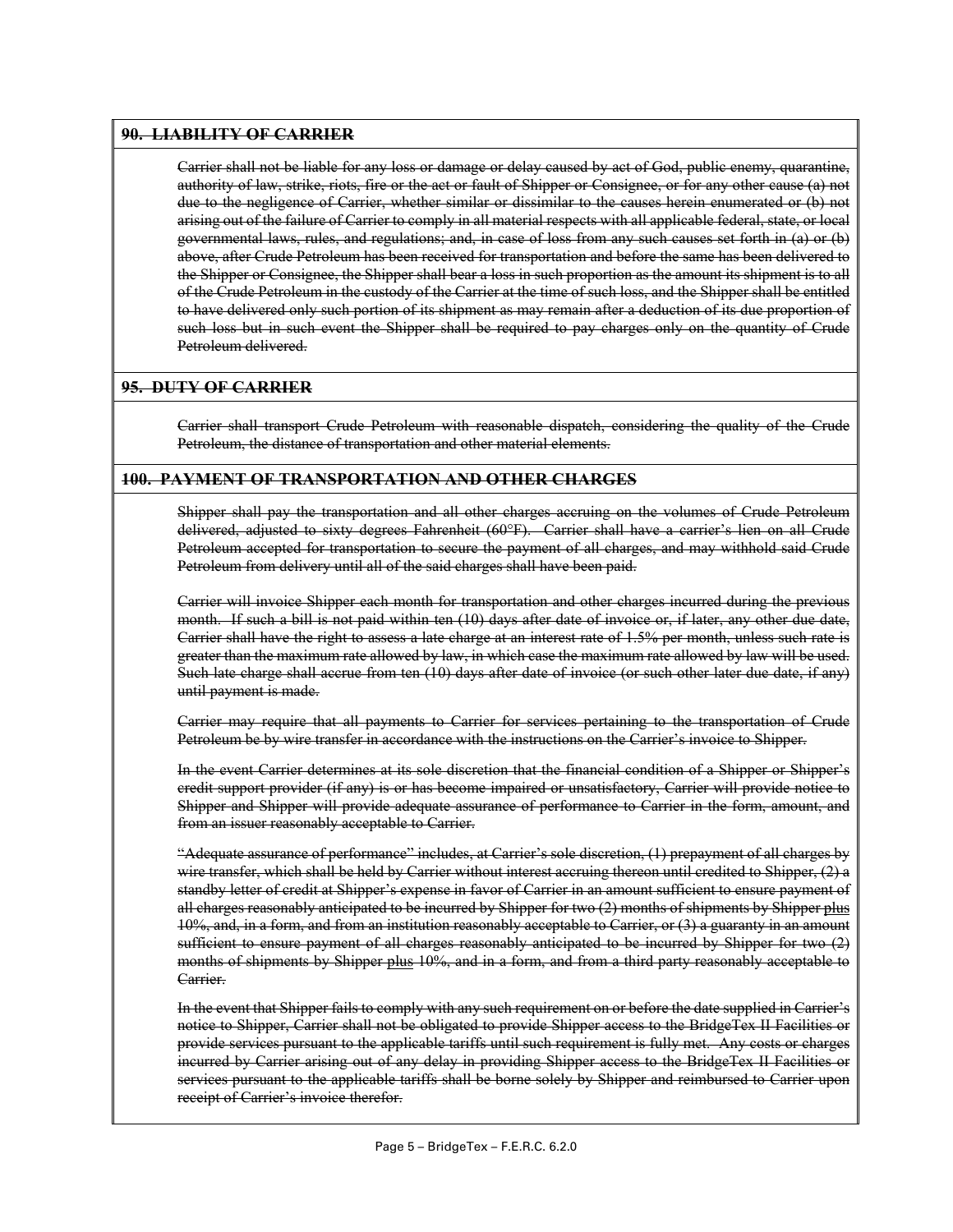In addition to all other liens, statutory or otherwise, to which Carrier is entitled and unless the following grant is expressly prohibited by the terms of one or more security agreements or credit agreements creating prior, perfected security interests in the hereinafter defined Collateral, Shipper hereby grants to Carrier a first priority, continuous and continuing security interest in all of the following, whether now or hereafter existing or acquired, as collateral for the prompt and complete payment and performance of Shipper's Obligations (as defined below): (a) All Crude Petroleum accepted by Carrier for transportation, terminalling, or otherwise while in the possession of Carrier; (b) all other property of Shipper now in the possession of and at any time and from time to time hereafter delivered to Carrier or its agents but only while in the possession of Carrier; and (c) all of Shipper's pre-payments, deposits, balances, and credits with, and any of its claims against, Carrier, at any time existing. The property described or referred to in subsections (a) through (c) above is collectively referred to as the "Collateral." This grant secures the following (collectively the "Obligations"): (a) all antecedent, current and future transportation, terminalling, special, ancillary and other lawful charges arising under or related to the applicable tariffs or the contracts entered into in connection with the applicable tariffs; (b) the repayment of any amounts that Carrier may advance or spend for the maintenance, storage or preservation of the Collateral; (c) all amounts owed under any modifications, renewals or extensions of any of the foregoing obligations; and (d) all other amounts now or in the future owed by Shipper to Carrier, whether or not of the same kind or class as the other obligations owed by Shipper to Carrier. Shipper authorizes Carrier to file financing statements with respect to the Collateral, or such other documents necessary to perfect and maintain the security interest herein granted.

#### **120. CLAIMS TIME FOR FILING**

As a condition precedent to recovery for loss, damage, or delay to shipments, claims must be filed in writing with Carrier within nine months after delivery of shipment, or, in case of failure to make delivery, then within nine months after a reasonable time for delivery has elapsed. Suits for loss or damage may be instituted only within two (2) years and one (1) day after delivery of the property, or in the case of failure to make delivery, then within two (2) years and one (1) day after a reasonable time for delivery has elapsed; provided, however, that where claims have been duly filed with Carrier, suit must be brought within two (2) years and one (1) day after notice in writing is given by Carrier to the claimant that Carrier has disallowed the claim or any part or parts thereof specified in the notice. Where claims for loss or damage are not filed or suits are not instituted thereon in accordance with the foregoing provisions, such claims will not be paid and Carrier will not be liable.

#### **130. PIPEAGE CONTRACT REQUIRED**

Separate pipeage contracts in accord with this tariff and the regulations covering further details related to pipeline connections or facilities ancillary to the BridgeTex II Facilities may be required of Shipper before any obligation to provide transportation shall arise.

#### **140. DIVERSION OR RECONSIGNMENT**

Provided no back haul is required, diversion or reconsignment will be made on timely written request from the Shipper. No additional charge will be made for the diversion or reconsignment service. The rate to be applied under this rule is the rate from Origin to the final delivery point within the Destination.

#### **150. PIPELINE PRORATION PROCEDURES**

When there shall be tendered to Carrier, for transportation, more Crude Petroleum than can be immediately transported on the BridgeTex II Facilities, the transportation furnished by Carrier shall be apportioned among Shippers as provided in Carrier's Pipeline Proration Procedures. Carrier's Pipeline Proration Procedures dated January 1, 2018 are available on Carrier's or its designee's Internet site at <http://www.magellanlp.com/WhatWeDo/LiquidPipelineTariffs.aspx> or on request.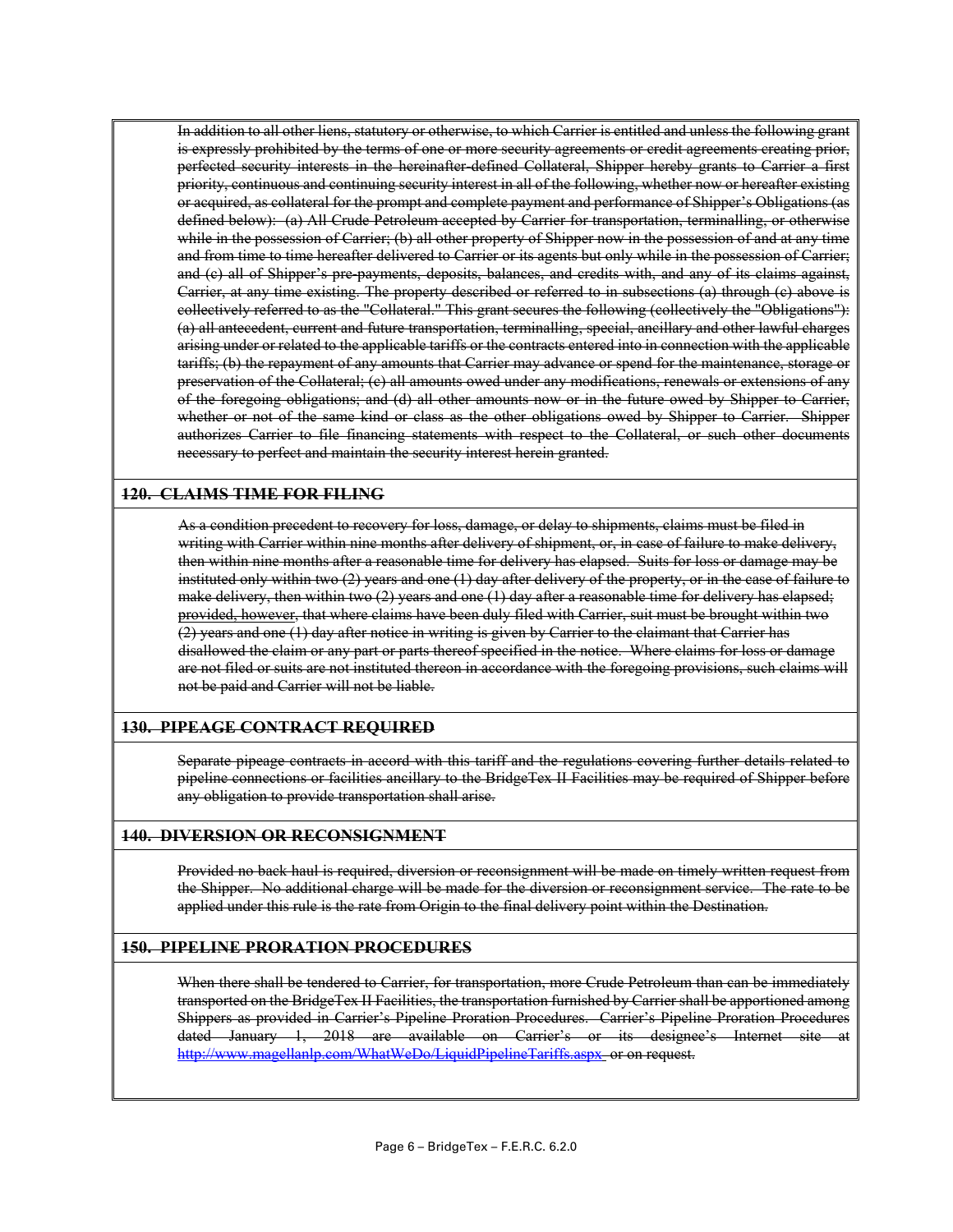#### **160. APPLICATION OF RATES FROM INTERMEDIATE POINTS**

Crude Petroleum received from a point on the BridgeTex II Facilities that is not named in Carrier's Local Tariff, but which is intermediate to a point from which rates are published, will be assessed the rate in effect from the next more distant point published in Carrier's Local Tariff.

#### **170. APPLICATION OF RATES TO INTERMEDIATE POINTS**

Crude Petroleum destined to a point on Carrier's lines that is not named in Carrier's Local Tariff, but which is intermediate to a point to which rates are published, will be assessed the rate in effect to the next more distant point published in Carrier's Local Tariff.

#### **180. LINE FILL AND TANK BOTTOMS INVENTORY REQUIREMENTS**

Prior to delivering Barrels out of the BridgeTex II Facilities, each Shipper will be required to supply a pro rata share of Crude Petroleum necessary for pipeline and tankage fill to ensure efficient operation of the BridgeTex II Facilities, as determined by Carrier in its sole discretion. Carrier shall revise its line fill apportionment every calendar quarter based on the volume shipped during such calendar quarter, and provide notice of such quarterly apportionment to each Shipper.

If the pro rata share of Crude Petroleum to be provided by a Shipper for this purpose changes after Carrier's quarterly reallocation, Shipper shall promptly be required to provide the difference of Crude Petroleum to Carrier or Carrier shall promptly redeliver the difference of Crude Petroleum to Shipper, as applicable.

Carrier shall redeliver Shipper's pro rata share of Crude Petroleum provided under this Item 180 only after Shipper balances have been reconciled between Shipper and Carrier. Carrier, at its discretion, may require advance payment of transportation charges on the volumes of Crude Petroleum to be cleared from the BridgeTex II Facilities, and any unpaid accounts, before final delivery of Shipper's Crude Petroleum will be made. Carrier shall have a reasonable period of time, not to exceed ninety (90) days, from the date of Carrier's quarterly apportionment, or from the date of notice by Shipper to Carrier of Shipper's election to receive redelivery of such difference of Crude Petroleum, if applicable, to complete administrative and operational requirements incidental to Shipper withdrawal.

Upon delivery of Crude Petroleum by Shipper to Carrier for this purpose, title to such Crude Petroleum shall remain with Shipper and not Carrier.

#### **190. ORIGINATION FACILITIES**

Crude Petroleum will be received only from pipelines, tanks, or other facilities that are provided by Shipper or Shipper's designee, or a connecting carrier. Carrier will determine and advise Shippers of the size and capacity of the pipeline and tanks that will need to be provided at the point of receipt to meet the operating conditions of Carrier's facilities at such point. Carrier will not accept Crude Petroleum for transportation unless such facilities have been provided.